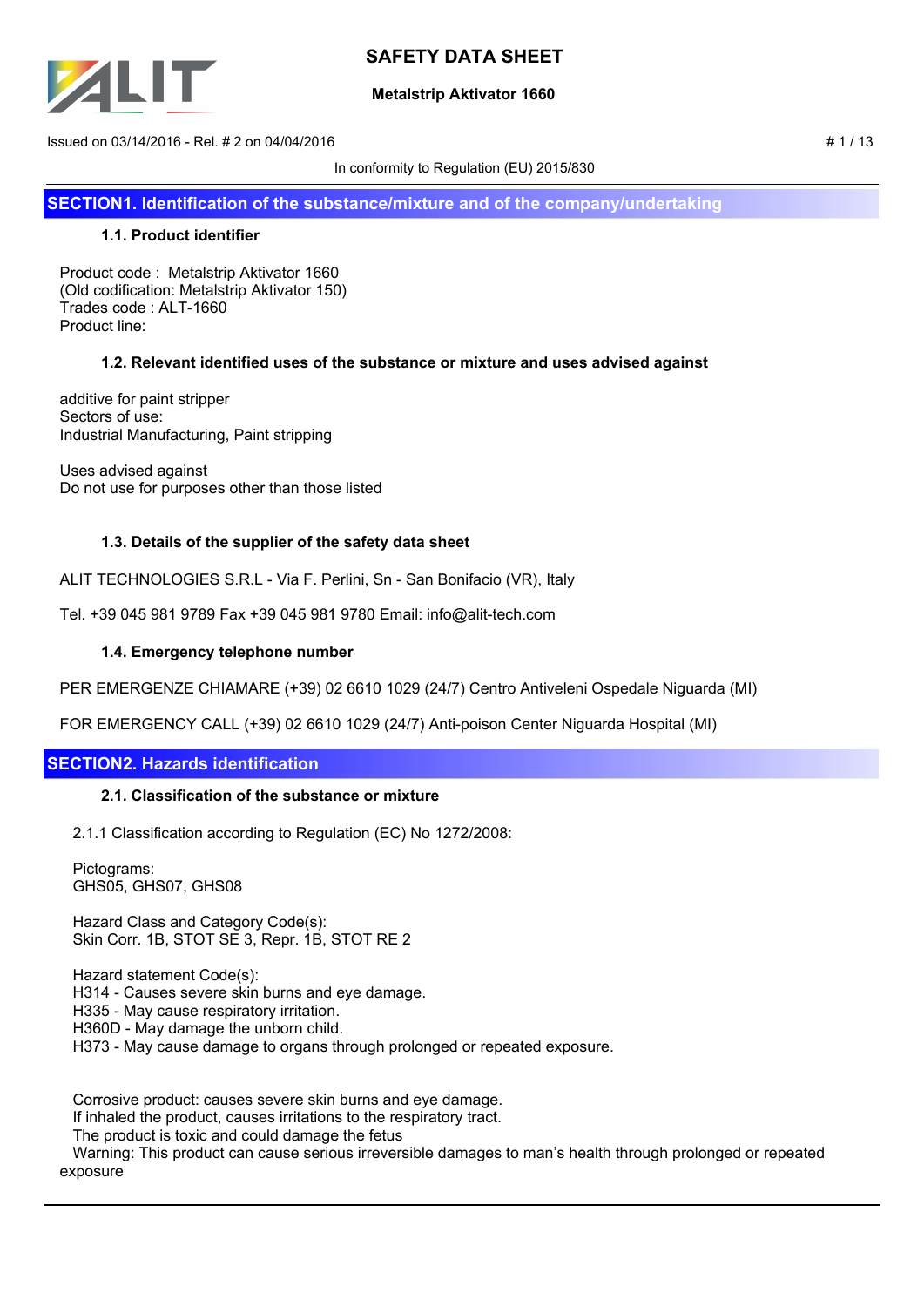

### **Metalstrip Aktivator 1660**

 $Is sued on 03/14/2016 - Rel. # 2 on 04/04/2016$   $# 2/13$ 

In conformity to Regulation (EU) 2015/830

#### **2.2. Label elements**

Labelling according to Regulation (EC) No 1272/2008:

Pictogram, Signal Word Code(s): GHS05, GHS07, GHS08 - Danger

Hazard statement Code(s):

H314 - Causes severe skin burns and eye damage.

H335 - May cause respiratory irritation.

H360D - May damage the unborn child.

H373 - May cause damage to organs through prolonged or repeated exposure.

Supplemental Hazard statement Code(s): EUH014 - Reacts violently with water.

Precautionary statements:

Prevention

P260 - Do not breathe dust/fume/gas/mist/vapours/spray.

P280 - Wear protective gloves/protective clothing/eye protection/face protection.

Response

P301+P330+P331 - IF SWALLOWED: rinse mouth. Do NOT induce vomiting.

 P303+P361+P353 - IF ON SKIN (or hair): Take off immediately all contaminated clothing. Rinse skin with water/shower.

 P305+P351+P338 - IF IN EYES: Rinse cautiously with water for several minutes. Remove contact lenses, if present and easy to do. Continue rinsing.

P312 - Call a POISON CENTER/doctor if you feel unwell.

Contains:

N-methyl-2-pyrrolidone, sodium methoxide, (2-methoxymethylethoxy)propanol, ethane-1,2-diol

## **2.3. Other hazards**

It Contains : N-methyl-2-pyrrolidone - SVHC

RESTRICTED TO PROFESSIONAL USERS

## **SECTION3. Composition/information on ingredients**

#### **3.1 Substances**

Irrilevant

## **3.2 Mixtures**

Refer to paragraph 16 for full text of hazard statements

| Substance                     | <b>Concentration</b> | <b>Classification</b>                                                              | <b>Index</b> | <b>CAS</b>     | <b>EINECS</b> | <b>REACh</b> |
|-------------------------------|----------------------|------------------------------------------------------------------------------------|--------------|----------------|---------------|--------------|
| 2-(2-methoxyethoxy) ethanol   | $>$ 30 <= 50%        | Repr. 2, H361d                                                                     | 603-107-00-6 | $111 - 77 - 3$ | 203-906-6     |              |
| N-methyl-2-pyrrolidone - SVHC | $>$ 30 <= 50%        | Skin Irrit. 2, H315;<br>Eye Irrit. 2, H319;<br>STOT SE 3. H335:<br>Repr. 1B. H360D | 606-021-00-7 | 872-50-4       | 212-828-1     |              |
| Isodium methoxide             | $> 5 \le 10\%$       | Self-heat. 1, H251;<br>Skin Corr. 1B, H314                                         | 603-040-00-2 | 124-41-4       | 204-699-5     |              |

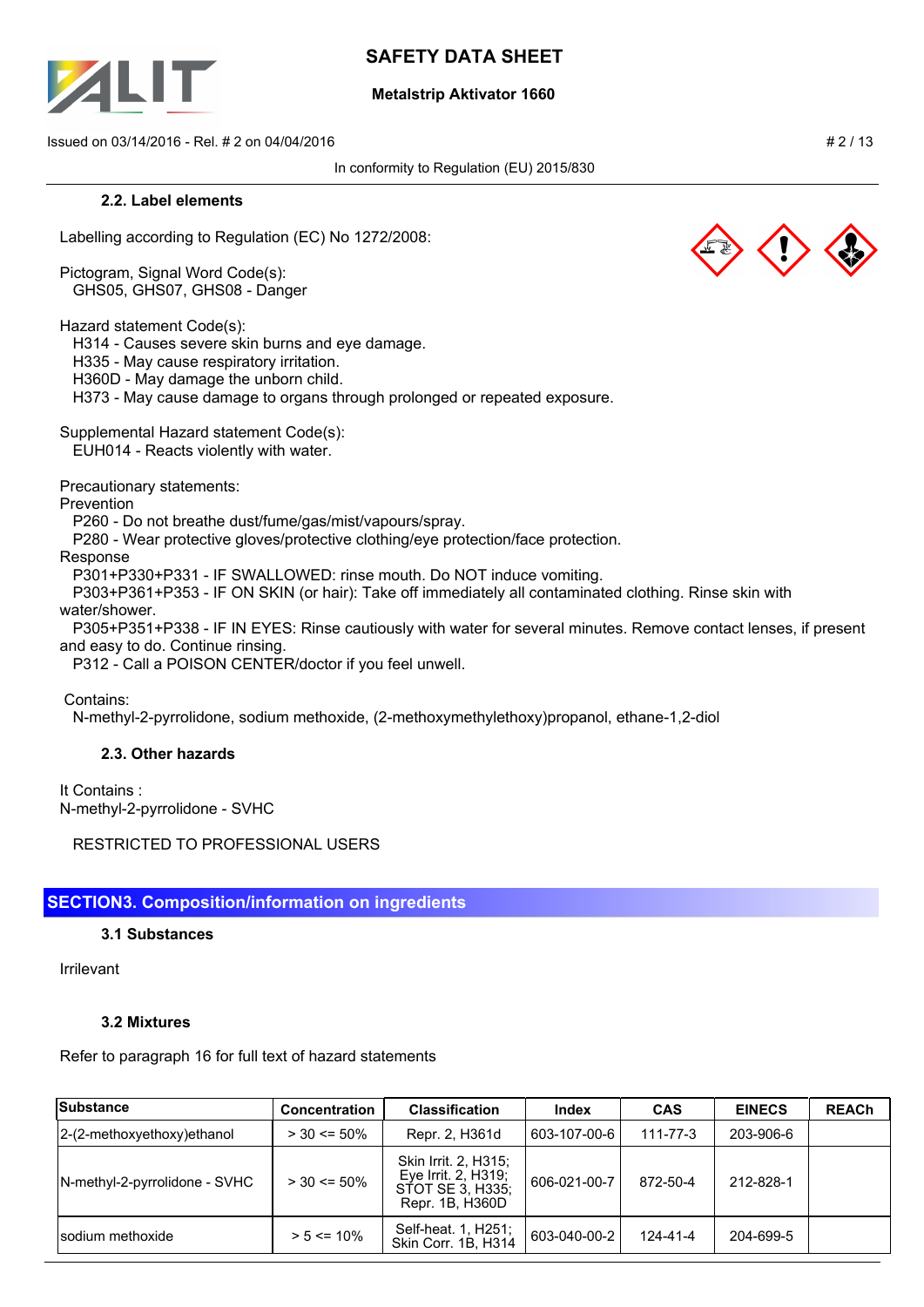

### **Metalstrip Aktivator 1660**

 $\pm$  13 Issued on 03/14/2016 - Rel. # 2 on 04/04/2016

In conformity to Regulation (EU) 2015/830

| Substance              | Concentration  | <b>Classification</b>                         | Index        | <b>CAS</b>     | <b>EINECS</b> | <b>REACh</b>           |
|------------------------|----------------|-----------------------------------------------|--------------|----------------|---------------|------------------------|
| $(2-methoxy method V)$ | $> 5 \le 10\%$ |                                               |              | 34590-94-8     | 252-104-2     |                        |
| lethane-1.2-diol       | $> 5 \le 10\%$ | Acute Tox. 4, H302;<br><b>STOT RE 2, H373</b> | 603-027-00-1 | $107 - 21 - 1$ | 203-473-3     | 01-2119456  <br>816-28 |

## **SECTION4. First aid measures**

### **4.1. Description of first aid measures**

Inhalation:

 Air the area. Move immediately the contaminated patient from the area and keep him at rest in a well ventilated room. CALL A PHYSICIAN.

If breathing has stopped, give artificial respiration.

Direct contact with skin (of the pure product).: Take contaminated clothing Immediately off.

Consult a physician immediately

Direct contact with eyes (of the pure product).:

 Wash immediately and thoroughly with running water, keeping eyelids open for at least 10 minutes, then protect your eyes with a dry sterile gauze. Seek medical advice immediately

Do not use eye drops or ointments of any kind before the examination or advice from an oculist.

Ingestion:

 Drink water with egg white; do not give bicarbonate. Absolutely do not induce vomiting or emesis. Seek medical advice immediately.

## **4.2. Most important symptoms and effects, both acute and delayed**

No data available.

## **4.3. Indication of any immediate medical attention and special treatment needed**

IF exposed or concerned: Get medical advice/attention. Get medical advice/attention if you feel unwell. Immediately call a POISON CENTER or a doctor. Call a POISON CENTER/doctor if you feel unwell.

## **SECTION5. Firefighting measures**

## **5.1. Extinguishing media**

Advised extinguishing agents: Water spray, CO2, foam, dry chemical, depending on the materials involved in the fire.

Extinguishing means to avoid: Water jets. Use water jets only to cool the surfaces of the containers exposed to fire.

## **5.2. Special hazards arising from the substance or mixture**

No data available.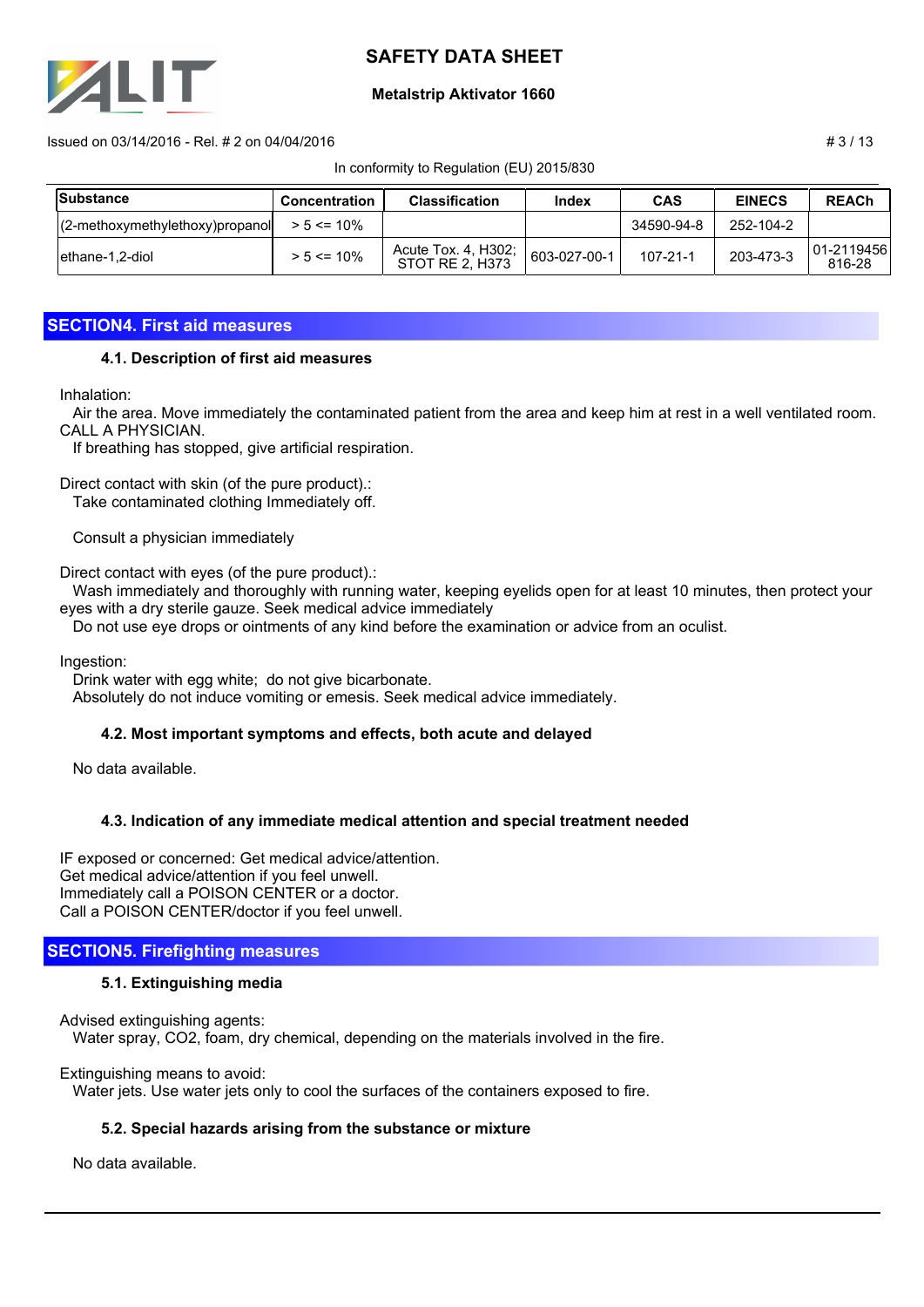

## **Metalstrip Aktivator 1660**

 $\frac{1}{4}$  Issued on 03/14/2016 - Rel. # 2 on 04/04/2016

In conformity to Regulation (EU) 2015/830

### **5.3. Advice for firefighters**

Use protection for the breathing apparatus

Safety helmet and full protective suit.

The spray water can be used to protect the people involved in the extinction

You may also use selfrespirator, especially when working in confined and poorly ventilated area and if you use

halogenated extinguishers (Halon 1211 fluobrene, Solkan 123, NAF, etc...)

Keep containers cool with water spray

## **SECTION6. Accidental release measures**

## **6.1. Personal precautions, protective equipment and emergency procedures**

6.1.1 For non-emergency personnel: Leave the area surrounding the spill or release. Do not smoke Wear mask, gloves and protective clothing.

6.1.2 For emergency responders:

Eliminate all unguarded flames and possible sources of ignition. No smoking.

Provision of sufficient ventilation.

Evacuate the danger area and, in case, consult an expert.

## **6.2. Environmental precautions**

Contain spill with earth or sand.

 If the product has entered a watercourse in sewers or has contaminated soil or vegetation, notify it to the authorities. Discharge the remains in compliance with the regulations

## **6.3. Methods and material for containment and cleaning up**

 6.3.1 For containment: Rapidly recover the product, wear a mask and protective clothing Recover the product for reuse, if possible, or for removal. Possibly absorb it with inert material. Prevent it from entering the sewer system.

 6.3.2 For cleaning up: After wiping up, wash with water the area and materials involved

 6.3.3 Other information: None in particular.

## **6.4. Reference to other sections**

Refer to paragraphs 8 and 13 for more information

## **SECTION7. Handling and storage**

## **7.1. Precautions for safe handling**

 Avoid contact and inhalation of vapors Wear protective gloves/protective clothing/eye protection/face protection. In residential areas do not use on large surfaces. At work do not eat or drink. See also paragraph 8 below.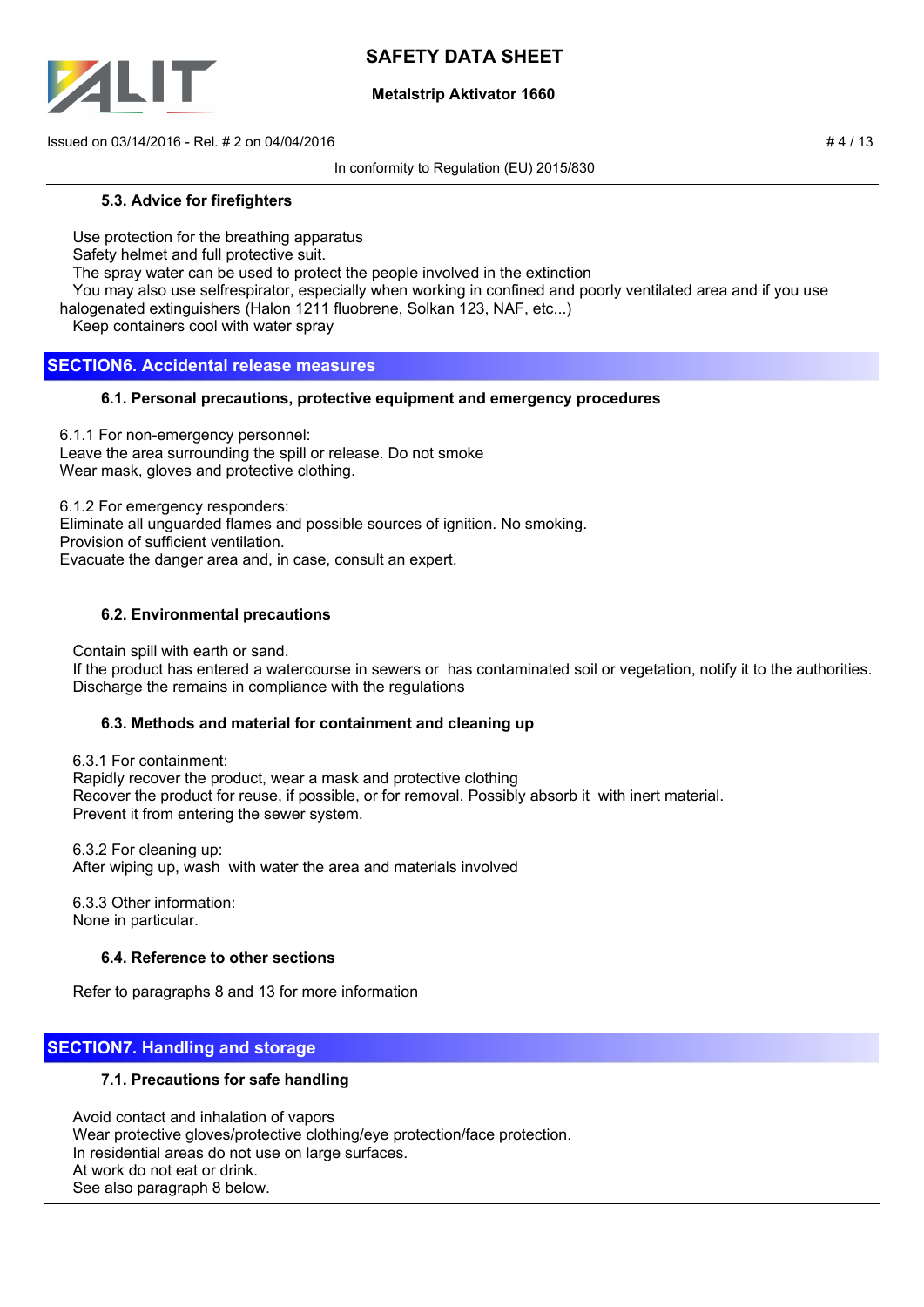

### **Metalstrip Aktivator 1660**

 $Is sued on 03/14/2016 - Rel. # 2 on 04/04/2016$   $# 5/13$ 

In conformity to Regulation (EU) 2015/830

#### **7.2. Conditions for safe storage, including any incompatibilities**

 Keep in original container closed tightly. Do not store in open or unlabeled containers. Keep containers upright and safe by avoiding the possibility of falls or collisions. Store in a cool place, away from sources of heat and `direct exposure of sunlight.

## **7.3. Specific end use(s)**

Industrial Manufacturing: Handle with extreme caution. Store in a well ventilated area and away from heat sources.

Paint stripping: Handle with care. Store in a ventilate area, far from heat source. Keep the container close

## **SECTION8. Exposure controls/personal protection**

### **8.1. Control parameters**

 Related to contained substances: 2-(2-methoxyethoxy)ethanol: OEIL-EU directive 0702/2006 50.1 mg / m3 10 ppm

N-methyl-2-pyrrolidone: N-Methyl 2 PYRROLIDONE; Nr. CAS: 872-50-4 Specification: DNEL (EC) Parameter: Systemic effects Short term Dermal Workers Value: 208 mg / kg Released: Specification: DNEL (EC) Parameter: Systemic effects Long term Oral Population Value: 6.3 mg / m3 Released: Specification: DNEL (EC) Parameter: Systemic effects Short term Inhalation Workers Value: 80 mg / m3 Released: Specification: DNEL (EC) Parameter: Systemic effects Long term Dermal Workers Value: 19.8 mg / kg Released: Specification: DNEL (EC) Parameter: Systemic effects Long term Inhalation Workers Value: 40 mg / m3 Released: Specification: DNEL (EC) Parameter: Systemic effects Short term Dermal Population Value: 125 mg / kg Released: Specification: DNEL (EC) Parameter: Systemic effects Short term Inhalation Population Value: 80 mg / m3 Released: Specification: DNEL (EC) Parameter: Systemic effects Short term Oral Population Value: 26 mg / kg Released: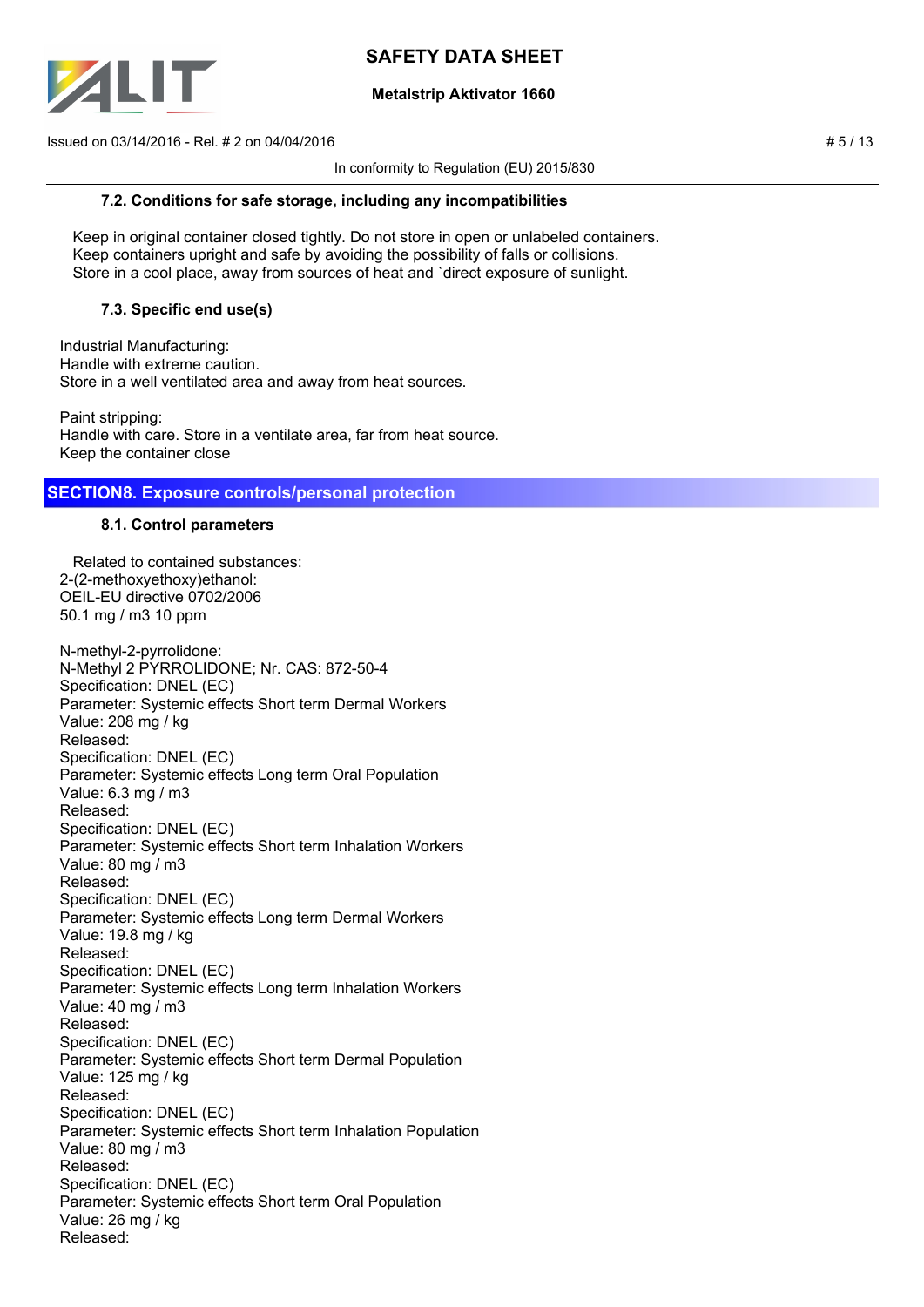

### **Metalstrip Aktivator 1660**

Specification: DNEL (EC) Parameter: Systemic effects Long term Dermal Population Value: 11.9 mg / kg Released: Specification: DNEL (EC) Parameter: Systemic effects Long term Inhalation Population Value: 12.5 mg / m3 (2-methoxymethylethoxy)propanol: Exposure limits: TLV: 100 ppm; skin (ACGIH 1999). TLV: 150 ppm; (STEL) (skin) (ACGIH 1999). ethane-1,2-diol: Limit values for occupational exposure ETHYLENE GLYCOL; CAS: 107-21-1 Limit value type (country of provenance): TRGS 900 (D) Limit Value: 10 ppm / 26 mg / m3 extreme limit: 2 (I) Registration: H, Y Version: 02/04/2014 Limit value type (country of provenance): STEL (EC) Limit Value: 40 ppm / 104 mg / m3 Registration: H Version: 08/06/2000 Limit value type (country of provenance): TWA (EC) Limit Value: 20 ppm / 52 mg / m3 Registration: H Version: 08/06/2000 Values DNEL / DMEL and PNEC DNEL / DMEL Limit value type: Consumer DNEL (local) (Ethylene glycol, CAS: 107-21-1) Route of Exposure: Inhalation frequency of exposure: Short-term (acute) limit value: 7 mg / m3 Limit value type: Consumer DNEL (systemic) (Ethylene glycol, CAS: 107-21-1) Route of Exposure: Dermal Exposure frequency: Long-term (repeated) limit value: 53 mg / kg bw / day Limit value type: DNEL worker (local) (Ethylene glycol, CAS: 107-21-1) Route of Exposure: Inhalation Exposure frequency: Long-term (repeated) limit value: 35 mg / m3 Limit value type: DNEL worker (systemic) (Ethylene glycol, CAS: 107-21-1) Route of Exposure: Dermal Exposure frequency: Long-term (repeated) Limit value: 106 mg / kg bw / day PNEC Limit value type: Water PNEC fresh water (Ethylene glycol, CAS: 107-21-1) limit value: 10 mg / l Limit value type: Water PNEC, periodic release (Ethylene glycol, CAS: 107-21-1) limit value: 10 mg / l Limit value type: Water PNEC, sea water (Ethylene glycol, CAS: 107-21-1) limit value: 1 mg / l Limit value type: PNEC sediment, fresh water (Ethylene glycol, CAS: 107-21-1) limit value: 37 mg / kg dw Limit value type: PNEC sediment, sea water (Ethylene glycol, CAS: 107-21-1) limit value: 3.7 mg / kg dw Limit value type: PNEC soil (Ethylene glycol, CAS: 107-21-1) Limit value: 1.53 mg / kg Limit value type: PNEC sewage treatment plant (STP) (Ethylene glycol, CAS: 107-21-1)

In conformity to Regulation (EU) 2015/830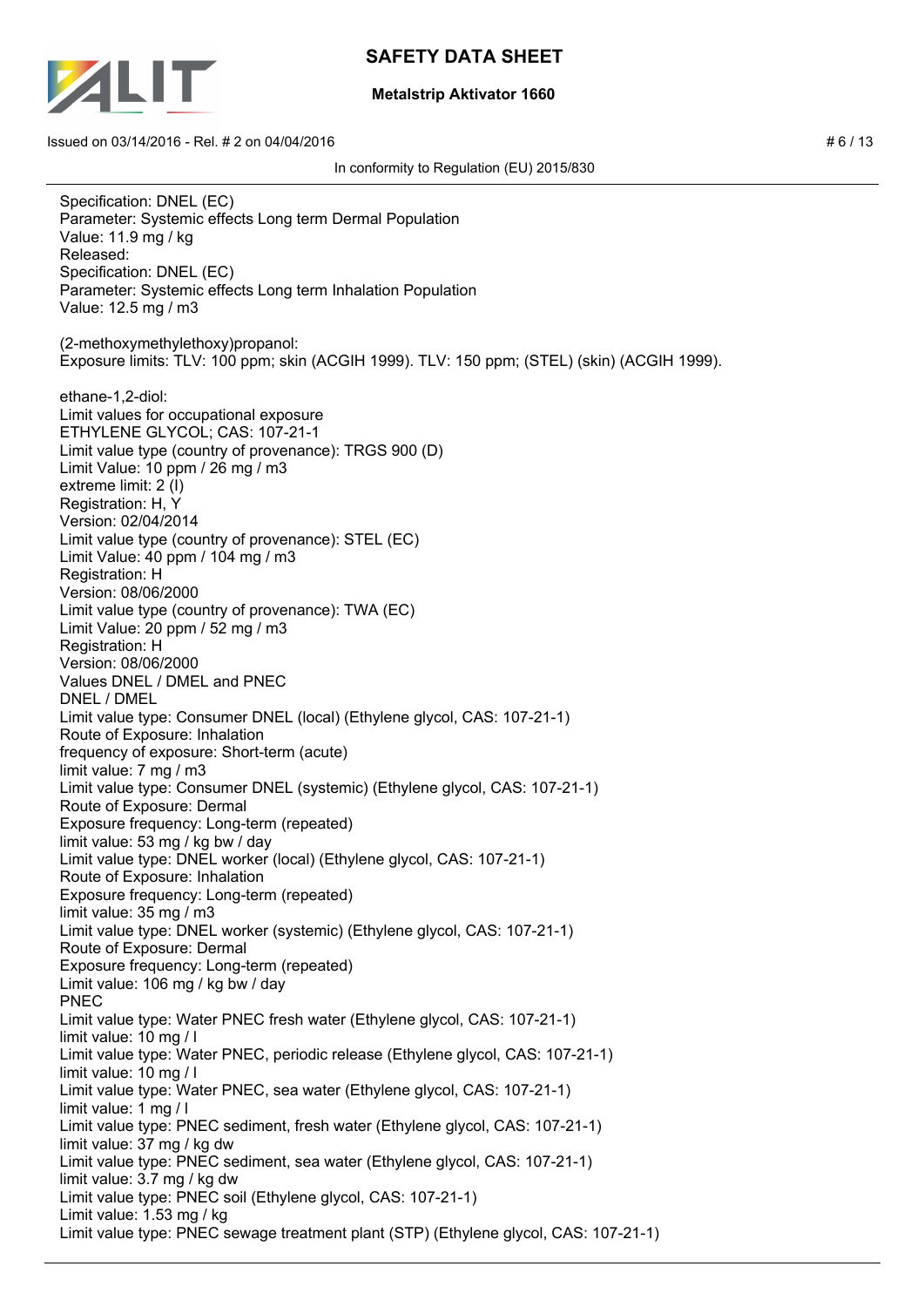

### **Metalstrip Aktivator 1660**

Issued on 03/14/2016 - Rel. # 2 on 04/04/2016 **# 7 / 13** All and the state of the state of the state of the state of the state of the state of the state of the state of the state of the state of the state of the state of t

In conformity to Regulation (EU) 2015/830

limit value: 199.5 mg / l

### **8.2. Exposure controls**

Appropriate engineering controls: Industrial Manufacturing: No specific checks planned.

Paint stripping: No specific control



Individual protection measures:

 (a) Eye / face protection Wear mask

(b) Skin protection

 (i) Hand protection When handling the pure product use chemical resistant protective gloves (EN 374-1/EN374-2/EN374-3)

 (ii) Other When handling the pure product wear full protective skin clothing.

 (c) Respiratory protection Use adequate protective respiratory equipment (EN 141)

 (d) Thermal hazards No hazard to report

Environmental exposure controls: Related to contained substances: sodium methoxide: Do NOT wash away into sewer.

## **SECTION9. Physical and chemical properties**

## **9.1. Information on basic physical and chemical properties**

| Physical and chemical properties        | <b>Value</b>          | Determination method |
|-----------------------------------------|-----------------------|----------------------|
| Appearance                              | yellowish liquid      |                      |
| Odour                                   | <b>characteristic</b> |                      |
| lOdour threshold                        | Inot determined       |                      |
| pH                                      | non applicabile       |                      |
| Melting point/freezing point            | Inot determined       |                      |
| Initial boiling point and boiling range | labout 200°C          |                      |
| Flash point                             | $>93^{\circ}$ C       | IASTM D92            |
| Evaporation rate                        | Inot determined       |                      |
| Flammability (solid, gas)               | not determined        |                      |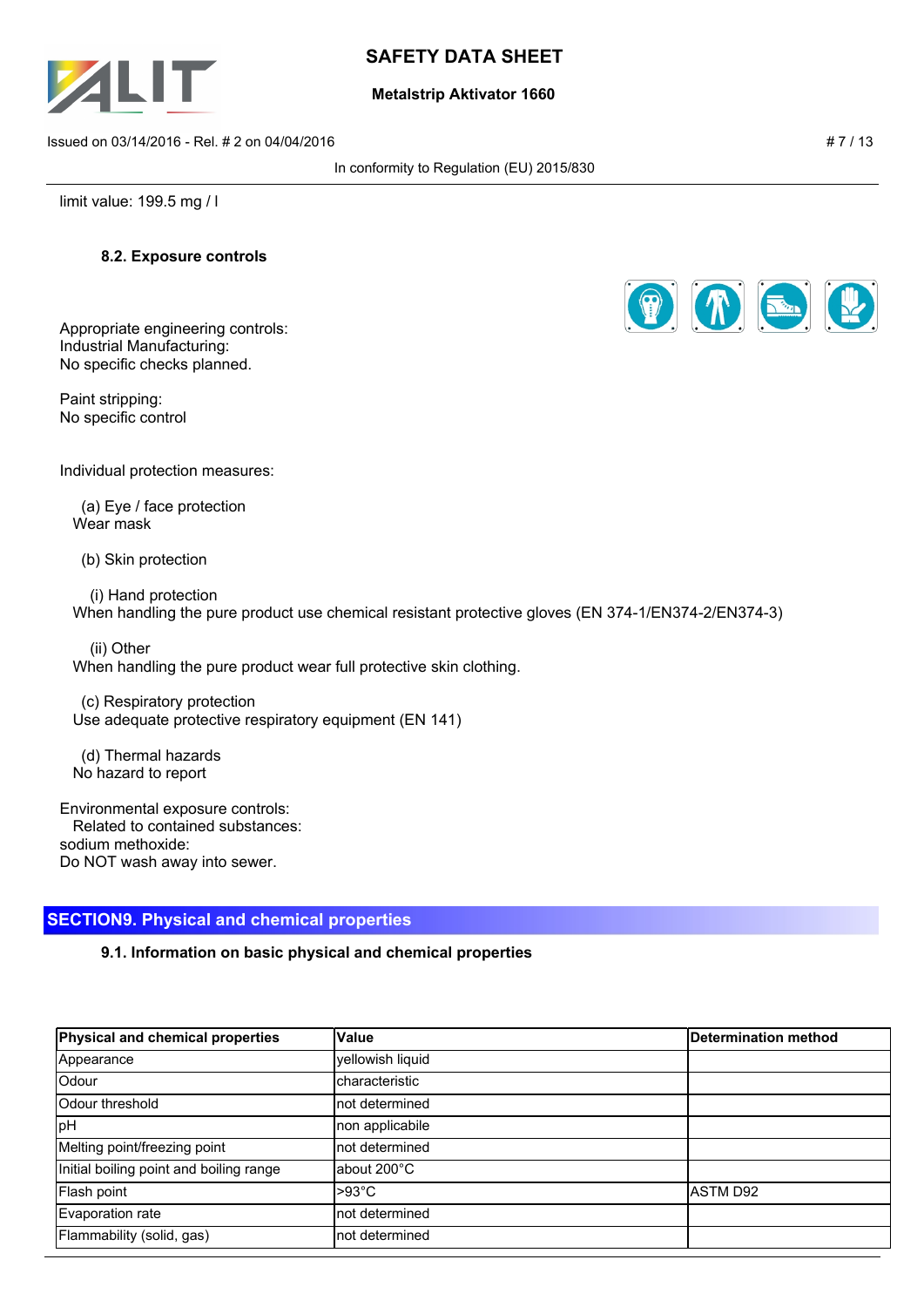

### **Metalstrip Aktivator 1660**

#### $Is sued on 03/14/2016 - Rel. # 2 on 04/04/2016$   $# 8 / 13$

#### In conformity to Regulation (EU) 2015/830

| Physical and chemical properties             | Value                      | Determination method |
|----------------------------------------------|----------------------------|----------------------|
| Upper/lower flammability or explosive limits | Inot determined            |                      |
| Vapour pressure                              | not determined             |                      |
| Vapour density                               | not determined             |                      |
| Relative density                             | $1.06(20^{\circ}c)$        |                      |
| Solubility                                   | partially soluble in water |                      |
| <b>Water solubility</b>                      | partially soluble          |                      |
| Partition coefficient: n-octanol/water       | not determined             |                      |
| Auto-ignition temperature                    | about 300°C                |                      |
| Decomposition temperature                    | not determined             |                      |
| Viscosity                                    | not determined             |                      |
| Explosive properties                         | not determined             |                      |
| Oxidising properties                         | not determined             |                      |

## **9.2. Other information**

No data available.

## **SECTION10. Stability and reactivity**

#### **10.1. Reactivity**

 Related to contained substances: ethane-1,2-diol: Possibility of reaction with oxidizing substances.

#### **10.2. Chemical stability**

No hazardous reaction when handled and stored according to provisions.

#### **10.3. Possibility of hazardous reactions**

There are no hazardous reactions

#### **10.4. Conditions to avoid**

Nothing to report

#### **10.5. Incompatible materials**

 It can generate inflammable gases to contact with elementary metals, nitrides, strong reducing agents. It can ignite in contact with oxidants mineral acids, elementary metals, nitrides, organic peroxides, organic water peroxides, oxidating and reducing agents.

#### **10.6. Hazardous decomposition products**

Does not decompose when used for intended uses.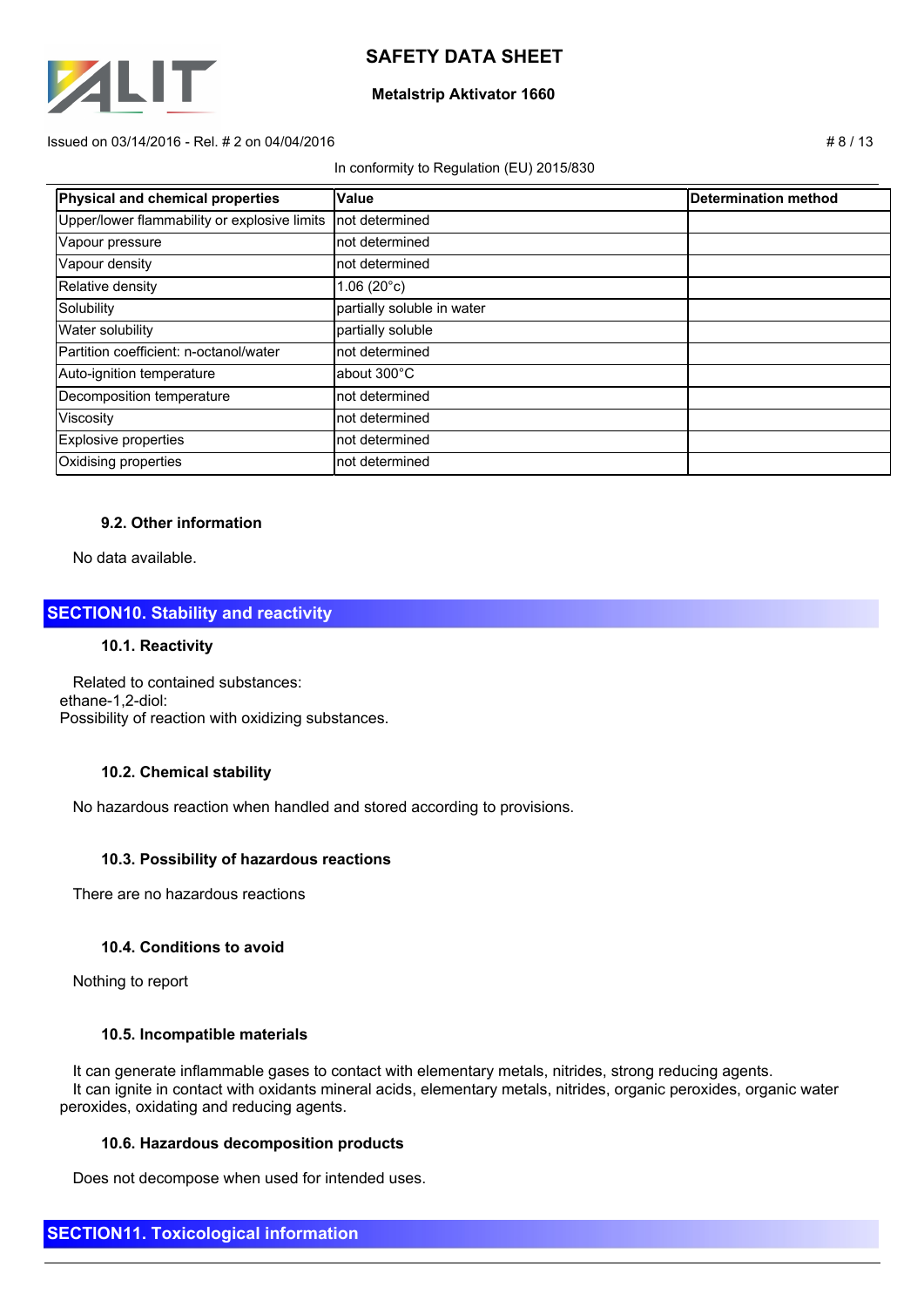

## **Metalstrip Aktivator 1660**

Issued on 03/14/2016 - Rel. # 2 on 04/04/2016 **# 9 / 13** 

In conformity to Regulation (EU) 2015/830

### **11.1. Information on toxicological effects**

 $ATE(mix)$  oral = 5.000,0 mg/kg ATE(mix) dermal =  $\infty$ ATE(mix) inhal =  $\infty$ 

(a) acute toxicity: based on available data, the classification criteria are not met.

(b) skin corrosion/irritationCorrosive product: causes severe skin burns and eye damage.

ethane-1,2-diol: Irritating to the skin: mildly irritating.

 (c) serious eye damage/irritation: Corrosive product: causes severe skin burns and eye damage. N-methyl-2-pyrrolidone: Eyes - On Rabbit

Result: Eye irritation

ethane-1,2-diol: Irritating to eyes: slightly irritating.

(d) respiratory or skin sensitization: based on available data, the classification criteria are not met.

(e) germ cell mutagenicity: based on available data, the classification criteria are not met.

(f) carcinogenicity: based on available data, the classification criteria are not met.

(g) reproductive toxicity: The product is toxic and could damage the fetus

 (h) specific target organ toxicity (STOT) single exposure: If inhaled the product, causes irritations to the respiratory tract.

N-methyl-2-pyrrolidone: Inhalation - May cause respiratory irritation.

 (i) specific target organ toxicity (STOT) repeated exposureWarning: This product can cause serious irreversible damages to man's health through prolonged or repeated exposure

ethane-1,2-diol: Possibility of damage to organs or in organic systems following prolonged exposure.

Organs: Kidney.

(j) aspiration hazard: based on available data, the classification criteria are not met.

Related to contained substances:

2-(2-methoxyethoxy)ethanol:

ROUTES OF EXPOSURE: The substance can be absorbed into the body by inhalation, through the skin and by ingestion.

Inhalation risk: It can not be any explanation of how quickly we reach a harmful concentration in the evaporation of this substance at 20? C.

EFFECTS OF LONG-TERM OR REPEATED EXPOSURE: The liquid defats toward the skin. Animal tests indicate that this substance may cause reproductive toxicity in humans.

ACUTE HAZARDS / SYMPTOMS SKIN Dry skin.

LD50 (rat) Oral (mg/kg body weight) = 5000 LD50 Dermal (rat or rabbit) (mg/kg body weight) = 6540

N-methyl-2-pyrrolidone: LD50 (rat) Oral (mg/kg body weight) = 3914 LD50 Dermal (rat or rabbit) (mg/kg body weight) = 8000 CL50 Inhalation (rat) vapour/dust/mist/fume (mg/l/4h) or gas (ppmV/4h) = 5100

sodium methoxide:

ROUTES OF EXPOSURE: Serious local effects by all routes of exposure. Inhalation risk A harmful concentration of airborne particles can be reached quickly when dispersed. EFFECTS OF SHORT-TERM EXPOSURE: The substance is corrosive to the eyes, the skin and the respiratory tract. Corrosive on ingestion. Inhalation of aerosol may cause lung edema (see Notes). And 'Medical observation is indicated.

ACUTE HAZARDS / SYMPTOMS

Sore throat. Cough. Burning sensation. Difficulty breathing. Heavy breath. Symptoms may be delayed (see Notes). SKIN Redness. Ache. Serious skin burns. Eyes Redness. Ache. Burns Ingestion Sore throat. Burning sensation in the throat and chest. Shock or collapse.

NOTEI symptoms of lung edema often do not become manifest until a few hours and are aggravated by physical effort.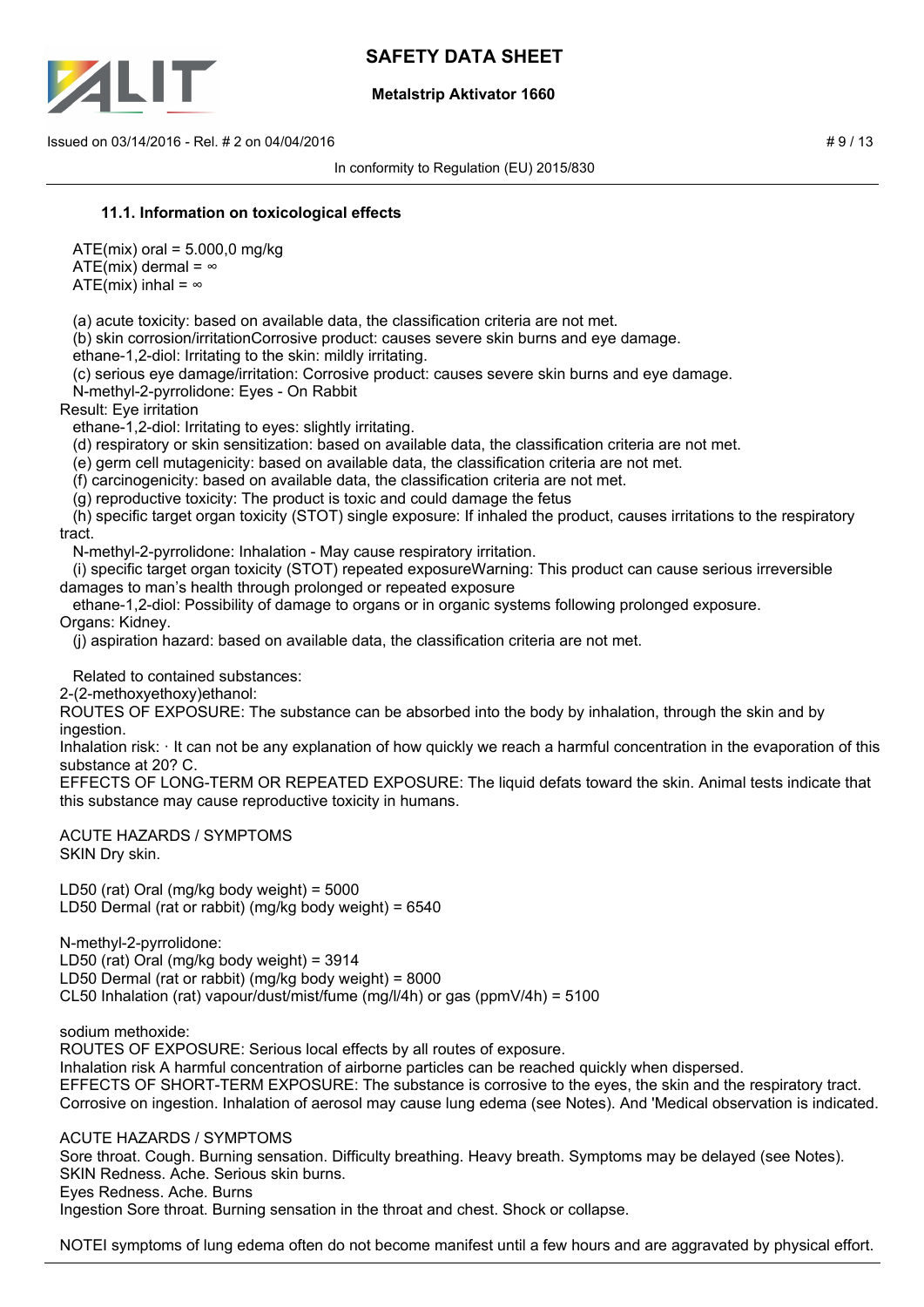

### **Metalstrip Aktivator 1660**

 $\frac{1}{10}$  Issued on 03/14/2016 - Rel. # 2 on 04/04/2016

In conformity to Regulation (EU) 2015/830

They are therefore essential the rest and medical observation. You must Immediate administration of an appropriate spray, by a doctor or a person he / she authorized.

(2-methoxymethylethoxy)propanol:

Routes of exposure: The substance can be absorbed into the body by inhalation of vapor, through the skin and by ingestion.

Inhalation risk: A harmful contamination of the air will be reached rather slowly on evaporation of this substance at 20 ° C.

Effects of short-term: The vapor 'irritating to eyes and the respiratory tract. The substance may cause effects on the central nervous system, resulting in narcosis.

Effects of repeated or long-term: The liquid defats the skin.

The toxicity for a single oral dose must be considered extremely low. LD50 oral rat: 5,130 mg / kg. Skin contact: LD50 dermal rabbit> 19,000 mg / kg

ethane-1,2-diol: Acute oral toxicity Parameter: LD50 (ETHYLENE GLYCOL; CAS: 107-21-1) Route of Exposure: Orally Species: Rat Effective Dose: = 7712 mg / kg dw Acute dermal toxicity Parameter: LD50 (Ethylene glycol, CAS: 107-21-1) Route of Exposure: Dermal Species: Mouse Effective Dose:> 3500 mg / kg dw Acute inhalation toxicity Parameter: LC50 (Ethylene glycol, CAS: 107-21-1) Route of Exposure: Inhalation Species: Rat Effective Dose:> 2,5 mg / l Exposure time: 6 h

## **SECTION12. Ecological information**

## **12.1. Toxicity**

 Related to contained substances: 2-(2-methoxyethoxy)ethanol: EC50> 500 mg / L (24h Daphnia Magna) source IUCLID

N-methyl-2-pyrrolidone: Toxicity to fish LC50 - other fish - 4,000 mg / l - 96 h LC50 - Leuciscus idus (Golden orfe) -> 500 mg / l - 96 h Toxicity to daphnia and other aquatic invertebrates EC50 - Daphnia magna (Water flea) -> 1,000 mg / l - 24 h Bacteria toxicity LC50 - Bacteria -> 9,000 mg / l

(2-methoxymethylethoxy)propanol: Mobility and bioaccumulation potential: Bioaccumulation potential is low (log Pow less than 3) Degradation readily degradable in the environment. Aquatic toxicity: Acute LC50 for fathead minnows> 10,000 mg / l Acute Daphnia Magna EC50: 1,919 mg / l

ethane-1,2-diol: Acute (short-term) on fish Parameter: LC50 (ETHYLENE GLYCOL; CAS: 107-21-1)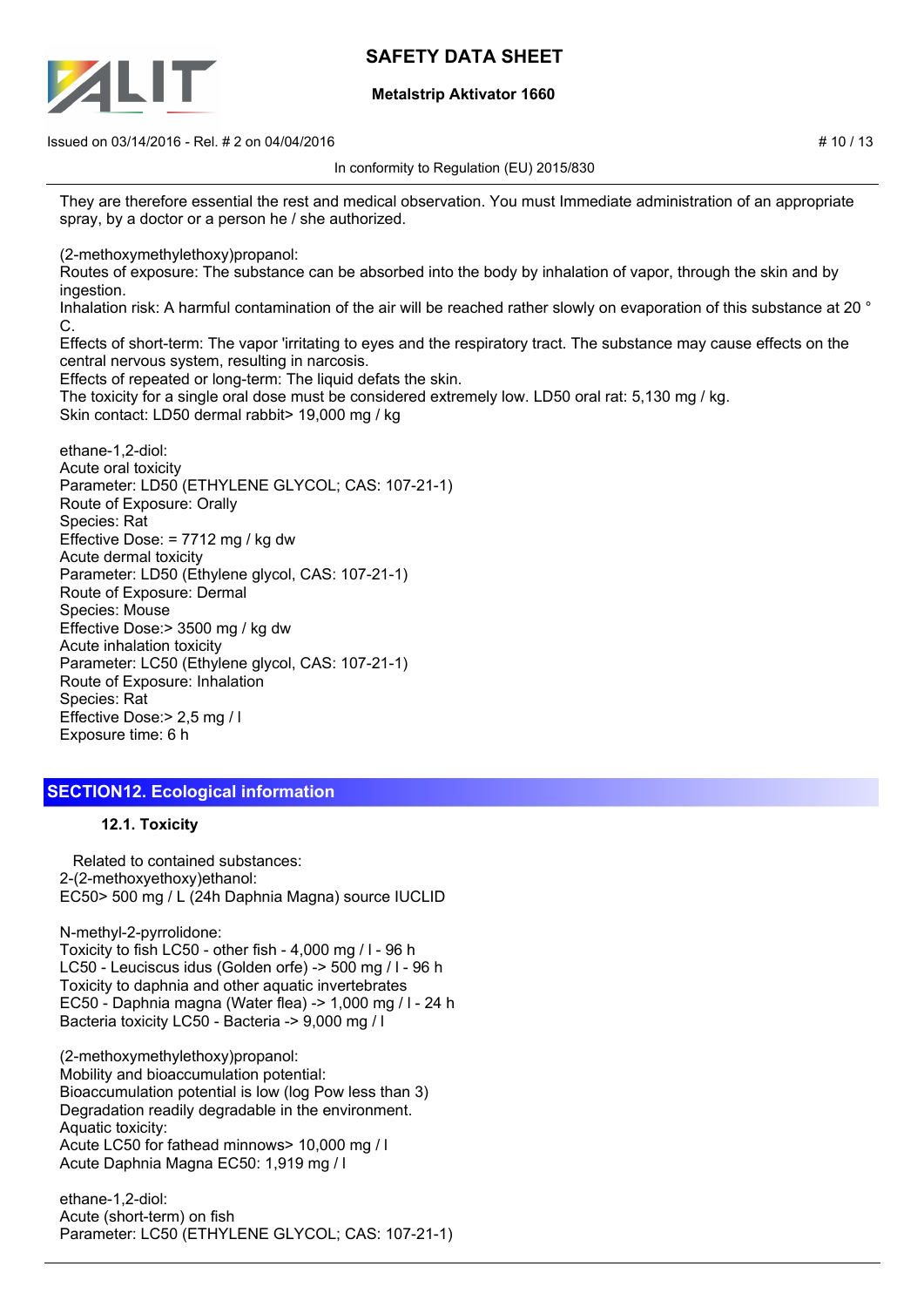

### **Metalstrip Aktivator 1660**

Issued on 03/14/2016 - Rel. # 2 on 04/04/2016 **# 12/2016**  $\qquad \qquad \qquad$  # 11/13

In conformity to Regulation (EU) 2015/830

Species: fathead minnows Effective Dose: = 72,860 mg / l Exposure time: 96 h chronic (long-term) fish Parameter: NOEC (Ethylene glycol, CAS: 107-21-1) Species: fathead minnows Effective Dose: 15380 mg / l Exposure time: 7 days Acute (short-term) daphnia toxicity Parameter: EC50 (Ethylene glycol, CAS: 107-21-1) Species: Daphnia magna Effective Dose:> 100 mg / l Exposure time: 48 h Acute (short-term) algae toxicity Parameter: EC50 (Ethylene glycol, CAS: 107-21-1) Species: Selenastrum capricornutum Effective Dose: 6500-13000 mg / l Exposure time: 96 h

Use according to good working practices to avoid pollution into the environment.

### **12.2. Persistence and degradability**

 Related to contained substances: N-methyl-2-pyrrolidone: Biodegradability Result: 90% - Readily biodegradable.

ethane-1,2-diol: Readily biodegradable. It oxidizes rapidly in air for photochemical reaction

## **12.3. Bioaccumulative potential**

 Related to contained substances: ethane-1,2-diol: Not foreseeable potential for bioaccumulation.

#### **12.4. Mobility in soil**

 Related to contained substances: ethane-1,2-diol: The product has potential for very high mobility.

## **12.5. Results of PBT and vPvB assessment**

It Contains : N-methyl-2-pyrrolidone - SVHC

## **12.6. Other adverse effects**

No adverse effects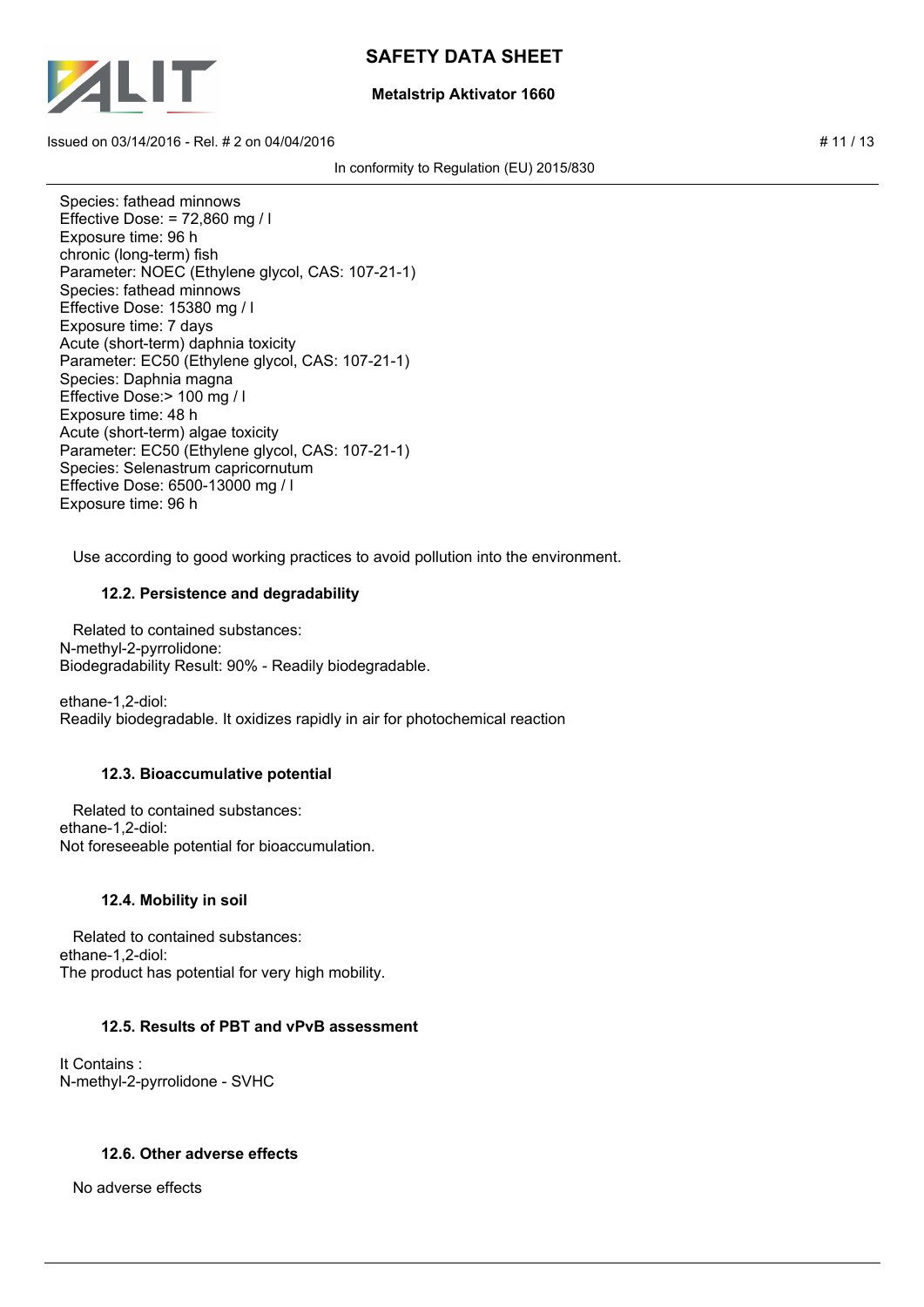

### **Metalstrip Aktivator 1660**

Issued on 03/14/2016 - Rel. # 2 on 04/04/2016 **# 12/2016**  $\qquad$  # 12/13

In conformity to Regulation (EU) 2015/830

#### **13.1. Waste treatment methods**

 Do not reuse empty containers. Dispose of them in accordance with the regulations in force. Any remaining product should be disposed of according to applicable regulations by addressing to authorized companies. Recover if possible. Operate according to local or national regulations

## **SECTION14. Transport information**

### **14.1. UN number**

ADR/RID/IMDG/ICAO-IATA: 3267



If subject to the following characteristics is ADR exempt: Combination packagings: per inner packaging 5 L per package 30 Kg Inner packagings placed in skrink-wrapped or stretch-wrapped trays: per inner packaging 5 L per package 20 Kg

### **14.2. UN proper shipping name**

ADR/RID/IMDG: CORROSIVE LIQUID, BASIC, ORGANIC, N.O.S. (sodium methoxide) ICAO-IATA: CORROSIVE LIQUID, BASIC, ORGANIC, N.O.S. (sodium methoxide)

## **14.3. Transport hazard class(es)**

ADR/RID/IMDG/ICAO-IATA: Class : 8 ADR/RID/IMDG/ICAO-IATA: Label : 8 ADR: Tunnel restriction code : E ADR/RID/IMDG/ICAO-IATA: Limited quantities : 5 L IMDG - EmS : F-A, S-B

## **14.4. Packing group**

ADR/RID/IMDG/ICAO-IATA: III

## **14.5. Environmental hazards**

ADR/RID/ICAO-IATA: Product is not environmentally hazardous IMDG: Marine polluting agent : Not

## **14.6. Special precautions for user**

No data available.

## **14.7. Transport in bulk according to Annex II of MARPOL73/78 and the IBC Code**

It is not intended to carry bulk

## **SECTION15. Regulatory information**

## **15.1. Safety, health and environmental regulations/legislation specific for the substance or mixture**

Seveso category: O1 - OTHER HAZARDS